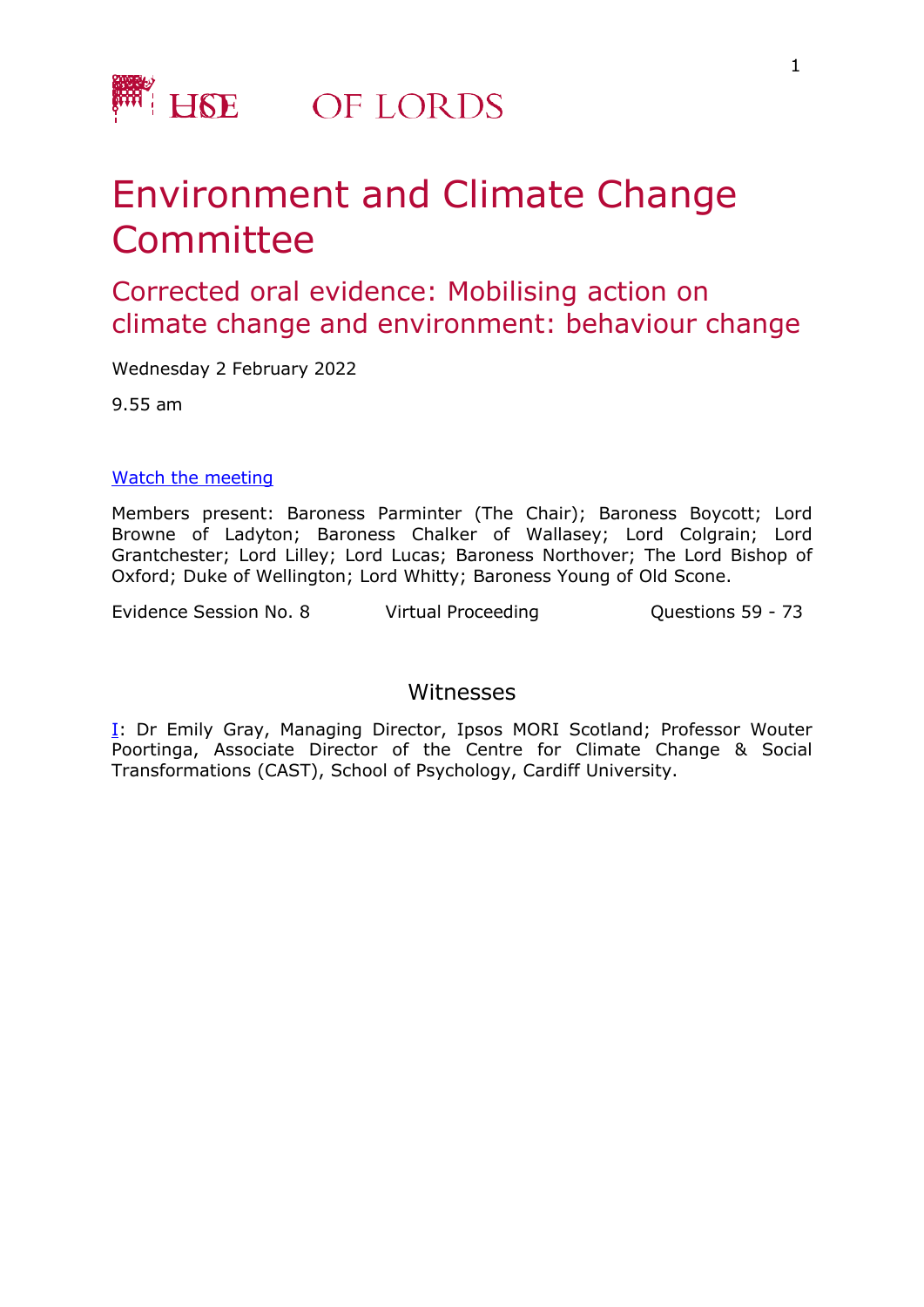<span id="page-1-0"></span>Dr Emily Gray and Professor Wouter Poortinga.

Q59 **The Chair:** Good morning and welcome to this inquiry session of the House of Lords Select Committee on Environment and Climate Change. Our inquiry is into behaviour change to mobilise action for climate and environmental goals. Today we are looking specifically at issues around public attitudes to climate and environmental issues. We are delighted that we have two witnesses with us today. We have Dr Emily Gray, who is the managing director of Ipsos MORI in Scotland, and Professor Wouter Poortinga, who is the associate director at the Centre for Climate Change and Social Transformations, the School of Psychology, University of Cardiff. Welcome to you both.

We will put a number of questions to you in the hour that we have and to give some overall context I will ask a question of each of you. Dr Gray, could you say a few words about the changes that have occurred in the UK's public's awareness, understanding and concern about climate and environmental goals over the last few years and particularly in the run-up to and after COP 26, and address some specifics around the quantitative issues? Professor Poortinga, could you talk about the relationship, or sometimes the lack of relationship, between public attitudes and environment-related behaviours? Thank you.

*Dr Emily Gray:* Good morning. We are fortunate to have a lot of historical evidence now on how UK public attitudes to climate change and the environment have changed over time. We have been tracking the top issues of concern to the British public for decades. Levels of concern about this issue have always fluctuated, for example in response to extreme weather events, hurricanes, flooding and so on. We have noticed that overall concern about the environment and climate change has been on the rise among the public for the last four years or so and it rose particularly in 2019 and early 2020, before the pandemic hit.

Thinking about last year, we saw that public concern rose in the summer in the wake of the events such as the California wildfires and flooding in northern Europe. We certainly found a COP effect where public concern about climate change and the environment rose in the run-up to and during COP 26. At that time, two in five of the British public told us, without prompting, that climate change and the environment were important issues that they saw facing Britain.

That level of concern has fallen back a bit since, to similar levels to those we saw early on in 2021 and I will point to a couple of reasons for that. It is partly because of the intensity of the media coverage around COP 26, which fell off quite sharply after the event, and also because other issues have risen up the public's agenda over the last couple of months. When COP was taking place in November, we were in a position where most restrictions to do with the pandemic had been lifted. Then the new variant came along and recent controversies such as Downing Street parties and so on have gone back to the public agenda, which has meant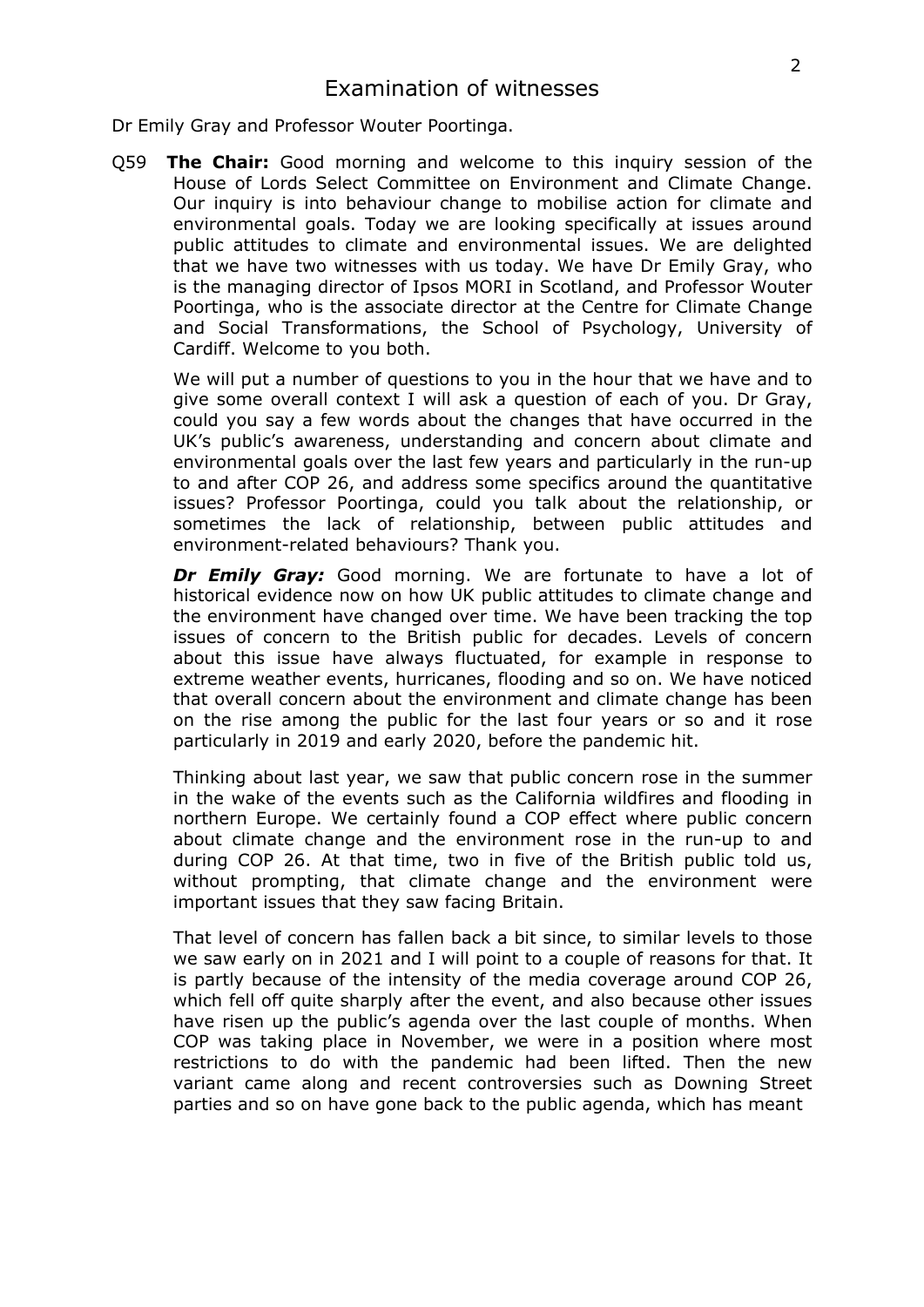that concern about climate change and the environment has fallen back a little bit. None the less, I think that evidence will point to greater public concern about this issue being here to stay.

A final thing to note is that when we were looking at this a few years ago, concern about climate change and the environment tended to be a younger, more metropolitan, more left-wing view, and that is not the case now in the same way. We see now that this is a much more mainstream concern across British society. We are seeing high levels of awareness of the UK's net zero target, reaching net zero by 2050, and there is also a sense of urgency. Around half of the UK public tell us that they would like the UK to get to net zero sooner than 2050. We also see high levels of worry about climate change, which are important because there is good evidence to suggest that personal worry about climate change is a good predictor of how likely people are to shift to more sustainable behaviours.

*Professor Wouter Poortinga:* The question about the relationship between public attitudes and environment-related behaviours is a big one. Public attitudes are important and you can see that people who are extremely concerned about climate change are willing to engage in a range of behaviours, but it is not the case that a high level of concern automatically leads to behaviour change. This is known as the value action gap, the attitude behaviour gap or the intention behaviour gap, depending what the focus is on. You may have the intention to quit smoking but not everybody who has the intention does in the end quit smoking and there is a number of reasons for that.

One reason is that we do not only consider the environment when making decisions about how to behave. There are many different considerations—time considerations, financial considerations, social considerations, for example. Environmental considerations are only one of multiple considerations when deciding whether to behave in a certain way or not.

Another reason is that many environment-related behaviours are entangled in our day-to-day lives: we have to go to work; we want to visit our families; after a long pandemic, many people are craving to go on holiday. If there is no bus, if a train is very expensive and if people feel that cycling is not safe, of course people will drive. If there is one option and driving is the most convenient one, the cheapest one, people will choose that.

On top of that, there is also a distinction between deliberative and habitual behaviour. It is not that we always think about the behaviours that we do; they are automatic. In the morning, when we come down, we turn on the kettle and we hardly think about it, and that is also the case with many environmental-related behaviours. It is not only about attitudes; it is also about the contexts in which the behaviour takes place. Behaviour will not magically change—and here we often say that we need system change to get behaviour change. If we want people to get cycling, we need to make sure that it is convenient to cycle.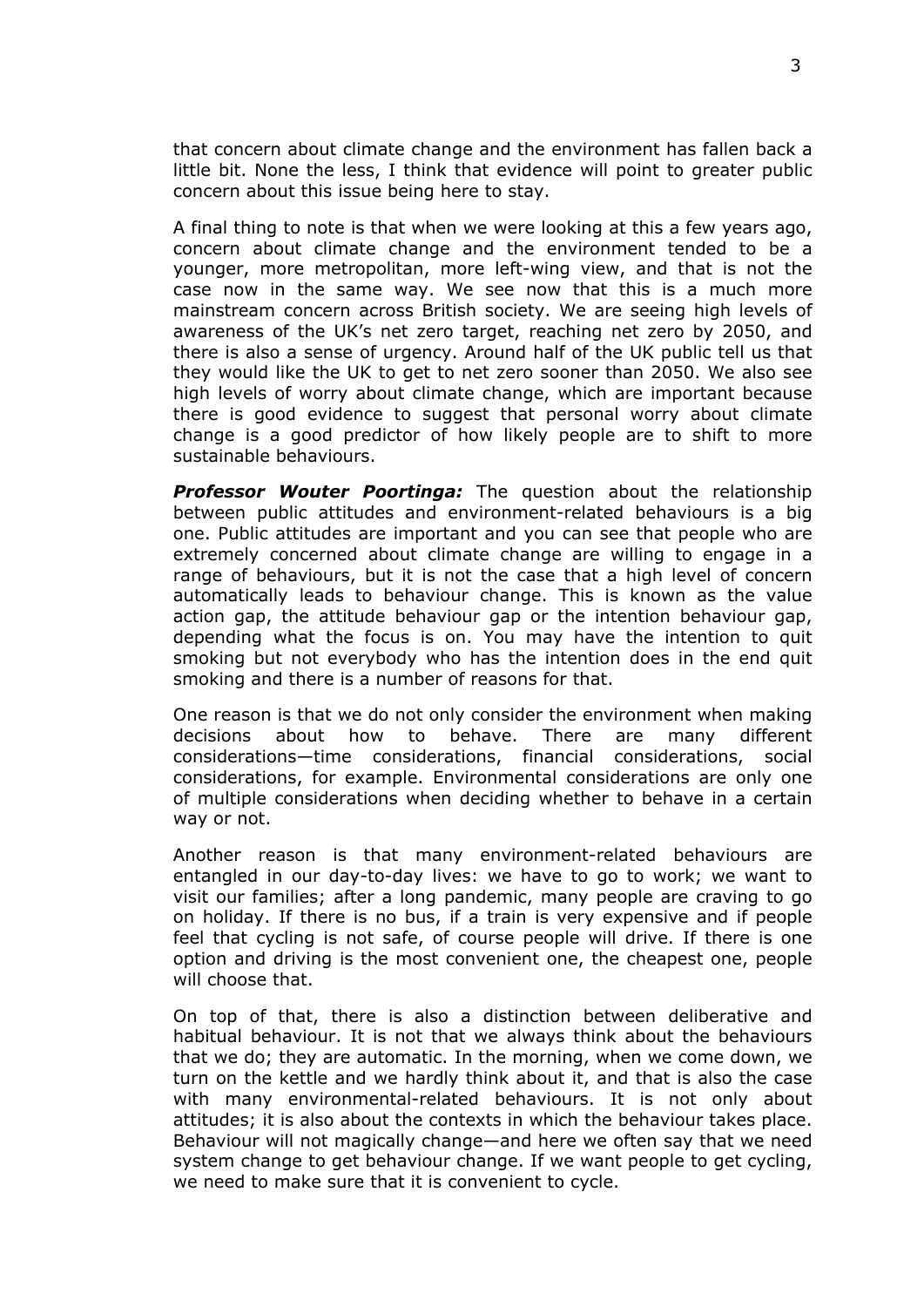**The Chair:** Thank you. I know that we will drill down further in some of the questions that Members wish to pose.

Q60 **Lord Colgrain:** How aware and supportive is the UK public of the behaviour and lifestyle changes that may be required to meet the Government's long-term climate and environment goals and the policy measures that might support them? Dr Gray, could you start on that, please?

*Dr Emily Gray:* The priorities that people see for climate action depend in part on the area that you are asking about. The UK public tends to see areas such as transport, home energy and material consumption as important priorities for action from government and industry but rank the importance of changes to our food systems and diet, for example, much lower. This also comes through in qualitative research. For example, last summer Glasgow City Council commissioned a climate assembly ahead of COP 26, bringing together 50 members of the public broadly representative of the city of Glasgow to look at their recommendations for how the city should come together to tackle climate change. It was clear that the link between tackling climate change on the one hand and our diet and food systems on the other was not immediately clear to many people. In contrast, people can quite clearly see the link between how we travel, petrol and diesel vehicles and so on, and climate change.

It depends in part on the area but certainly when it comes to the policy measures that might support lifestyle and behaviour change in this area, the public is more supportive of some types of policies than others. Generally speaking—and no doubt Professor Poortinga will say more about this—people are more likely to support policies that incentivise or support them to change their behaviours and help to put the infrastructure in place for them to do that rather than policies that are more restrictive. The sense is that government has an important role to play, according to the public, in putting the right environment in place to help people make changes and make it easy, convenient and relatively cheap for them to do so.

**Lord Colgrain:** I was going to ask a supplementary question, and I will come in on it now on the strength of what you have just said. What expectations does the UK public have about the role of government in enabling behaviour change for climate and environmental goals? How much does the public want instruction and a very firm lead rather than just a rather sort of background sense of things?

*Dr Emily Gray:* The evidence suggests that the public wants government to take a lead in this area. Around three-quarters say that this is an area where government should be taking action first and foremost, but under half of us think that is happening at present. There is a gap between people's expectations of government and the action that they see being taken at the moment. The same is true for industry, but the gap is smaller. It is interesting that the perception of many people is that we are already doing enough as individuals, and I think that is one of the challenges for lifestyle and behaviour change in this area. There is a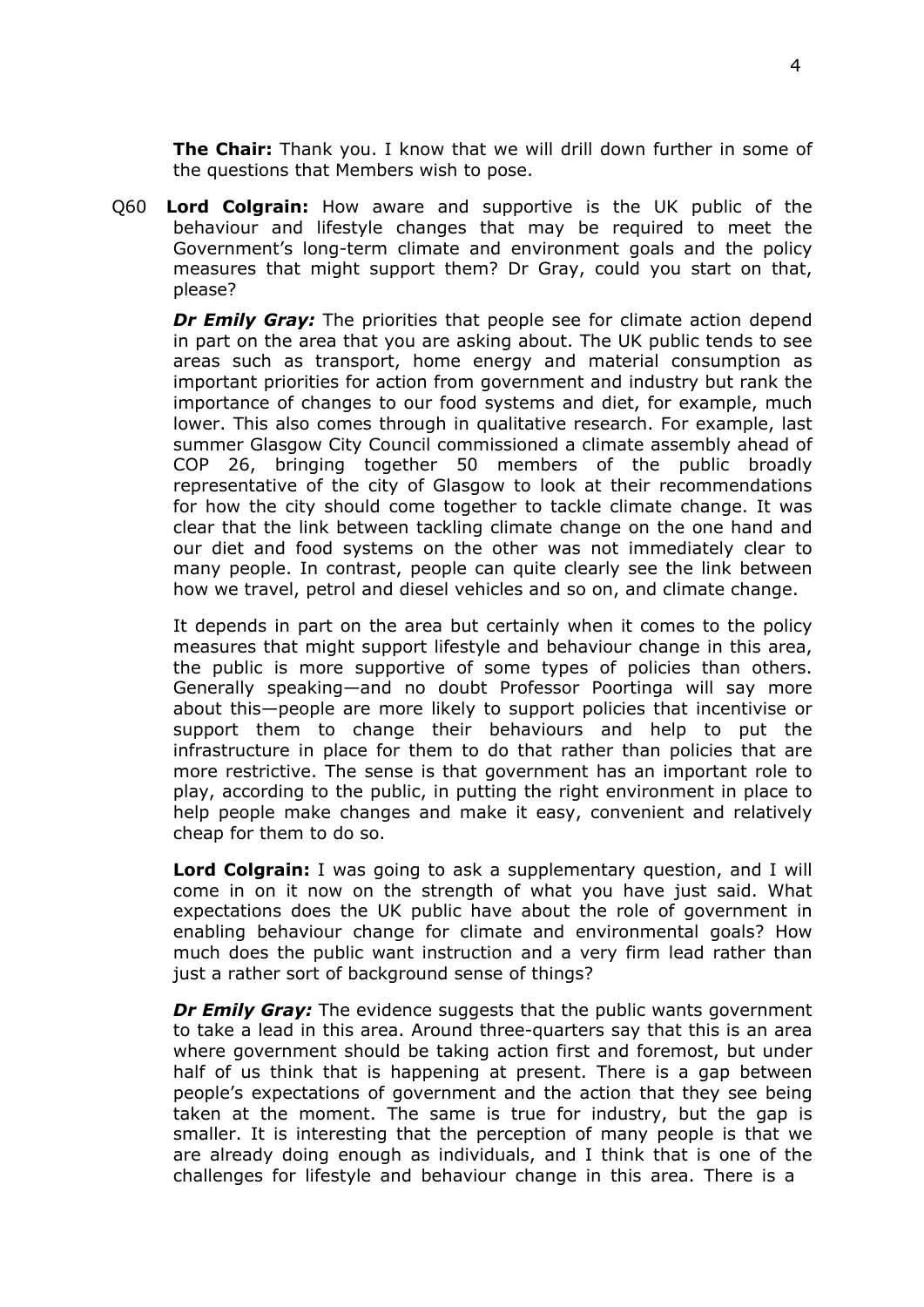perception that we are already doing our bit, but government and industry need to take the lead on this.

Part of that is also a knowledge gap about what lifestyle changes would make the most difference. The evidence suggests that we tend to overestimate how much of a difference to carbon emissions lower-impact actions such as recycling and so on will make. We underestimate the impact of higher-impact actions that will make more of a difference to reducing carbon emissions in the UK, such as taking fewer flights or living car-free. There is a knowledge gap here that I think is important for government to bear in mind when making policy on this issue.

**Lord Colgrain:** Thank you. That was an extremely interesting reply. Professor Poortinga, please?

*Professor Wouter Poortinga:* I have a very similar response. In general, the public is on board with the net zero agenda and is aware of the urgency of climate change. The British public is also aware of the urgency with which climate change needs to be addressed and a clear majority is expressing those views in surveys.

People are also aware that radical changes are needed in a range of areas: household energy use, travel and transport and to a lesser extent with material consumption and diet, for example, as Emily Gray mentioned. People are also expressing a willingness to change their own behaviour—but a note of caution here is that it is an expressed willingness; it does not mean that people will actually change their behaviour, and that is that famous intention behaviour gap again.

On the role of government therein, people expect government to take the lead on climate change, which is seen as an issue over which individuals have little control. It is a global issue; it is very large, and individuals do not feel capable to deal with it, so the involvement of government and international bodies is needed.

Last year, we did a study comparing responses to coronavirus and climate change and we looked at the perceived responsibilities of individuals and government as well as personal efficacy and trust. Personal efficacy relates to whether people feel their own actions are effective or not and trust is about whether they expect government to take effective action. With coronavirus, there was a clear shared responsibility between individuals and government. People felt personally responsible to deal with coronavirus and felt that government is also responsible—so a joint responsibility to deal with the issue—and also felt that their own actions would be effective, so they were happy to take those actions. It was slightly different with climate change. There the public saw the responsibility clearly for government, and also felt that their own actions would be less effective. The problem here is that people did not really trust, or did not express trust in, the Government to take effective action, which also has consequences for individuals' willingness to take action themselves.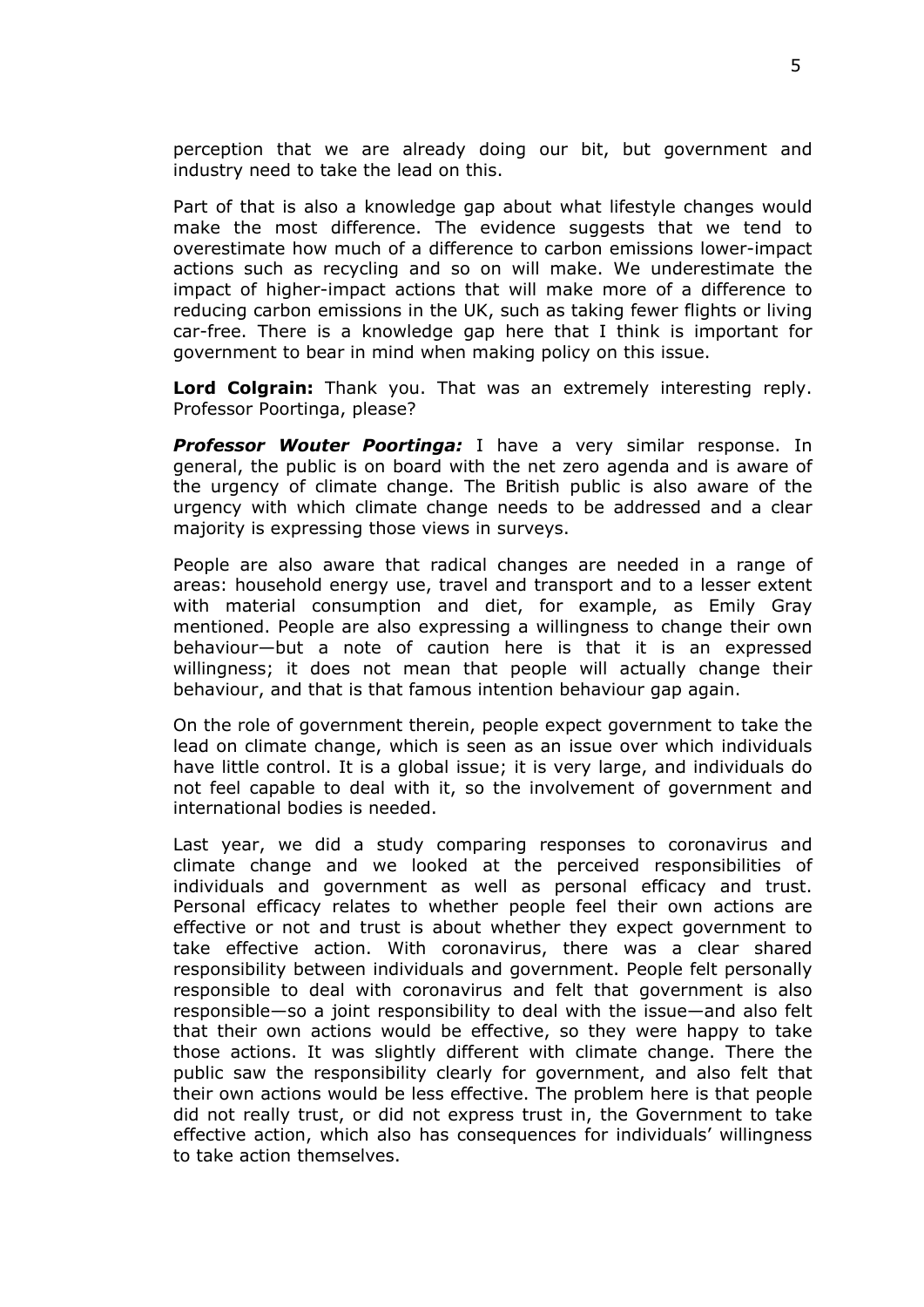**Lord Colgrain**: Can I ask you to expand on that last comment, that people do not trust the Government to take effective action?

*Professor Wouter Poortinga:* One of the reasons why we study public attitudes to climate change is not only about individual behaviour change but about a social contract between citizens and their governments. Issues such as coronavirus or climate change need to be dealt with, and everybody needs to play their part. If individuals do not see the Government taking the lead, or taking their part, in dealing with those crises, individuals are also less willing to play their own part in trying to deal with the issue.

**Lord Colgrain:** Thank you. That was very instructive.

Q61 **Lord Browne of Ladyton:** I have a couple of specific questions about awareness. Is there any data about public awareness of the Climate Change Committee's view that behaviour change plays a role in almost two-thirds of the emissions reductions that we require? That is the first question. Has anybody tested the awareness of that advice that has been given to the Government and Parliament beyond the people to whom it was given?

The second question is the issue of people's perception that they are doing their bit for this. I think I probably agree with that from conversations I have had with people, but is there any data that suggests that they think they are doing their bit and therefore, from our point of view, how do we improve that level of awareness?

**Dr Emily Gray:** I will respond to the second question first. When we look at public opinion globally on these sorts of topics, we see that actions to tackle climate change still are not an integral part of everyday life in the UK, with the exception of recycling. Relative to other countries, recycling, packaging, plastics—these issues are top of mind for the British public for environmental behaviour. We see this in qualitative evidence as well. The sorts of comments you might hear are, for example, "We are really green in our household. We make sure to recycle everything". It is those sorts of actions that people think they are already doing and where they think they are already playing their part.

We find that awareness of the extent of the transformation that will be needed in society is relatively low. About one-third of us recognise the need for quite major transformation across the range of how we live our lives today, on things like how we generate energy, how we produce our food, how we get around, how we produce and price goods and services. Also on a more micro, individual level, we do not always have a strong understanding of the types of changes that would make the most difference to getting us there.

**The Chair:** I think that was a no, there have not been any quantitative or qualitative studies undertaken on the specific issue of the Climate Change Committee's view.

**Lord Browne of Ladyton:** It also suggests the gap in people's level of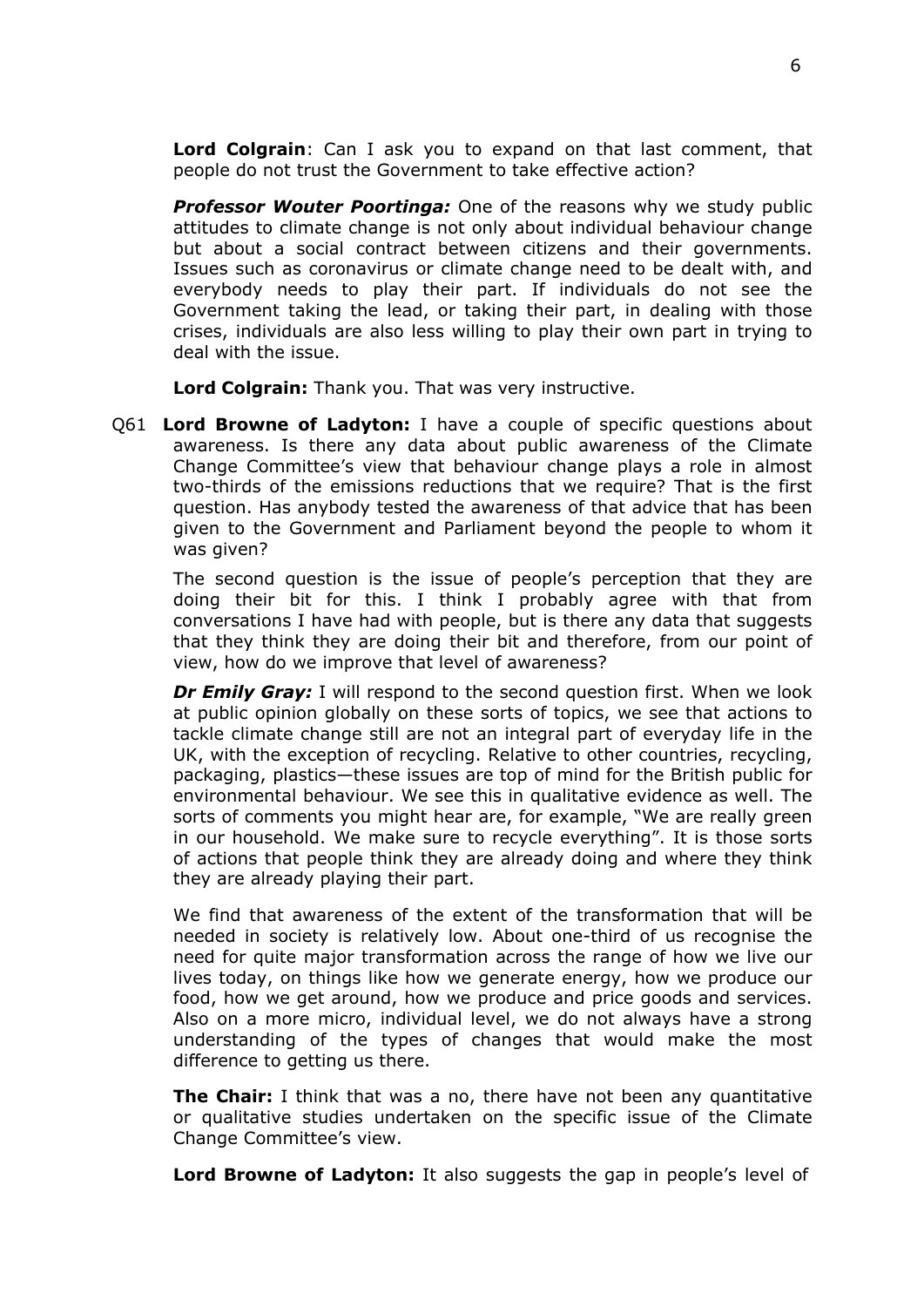awareness, which presumably the people who govern them have some responsibility for.

*Dr Emily Gray:* That is right. We have not asked specifically about awareness of the Climate Change Committee's view but certainly we found that awareness of the UK's net zero target for 2050 was relatively high. Ahead of COP, four in five of the UK public were at least aware of that.

**Lord Browne of Ladyton:** I was less concerned about whether they knew about the Climate Change Committee than that they knew about the advice. I think the advice is fairly fundamental to understanding where behaviour change lies in this challenge that we have, but I think you have answered that question for me. Thank you very much.

**The Chair:** Yes, not the extent of the transformation.

#### **Lord Browne of Ladyton:** Yes.

Q62 **Baroness Young of Old Scone:** You said earlier that concern about climate and the environment used to be a sort of middle-class, young, leftie preoccupation. Tell us a bit more about how this works out across different population groups and their views on climate change, the environment and behaviour change and also their attitudes towards the sorts of policies that they want to see put in place. Is there any feel for how that has changed over time?

*Professor Wouter Poortinga:* We have done work on this for the last 10 to 20 years. From research we did about 10 years ago, we found that climate-sceptical beliefs were very much concentrated in specific age groups, older age groups who hold conservative values and who are from a lower socioeconomic background. It also holds true that climatesceptical beliefs are less common among younger age groups with more self-transcendental values, more environmental values. Other research from about five years ago, from the European Social Survey, found that younger age groups and graduates are more likely than older and lesseducated groups to think that climate change is caused by human activity and are also more concerned about it.

We have found in recent years that these differences have disappeared. The age differences are much more than they used to be five to 10 years ago and also the differences between those who are on the left side of the political spectrum and those on the right. That may be because engagement about climate change has increased among older age groups and among those on the right of the political spectrum.

*Dr Emily Gray:* As Professor Poortinga has said, concern about this issue is now much more mainstream, although it is interesting to note that women are still more likely than men to say that they are very concerned.

One thing that continues to make a big difference to people's level of concern is socioeconomic status. Generally speaking, the more affluent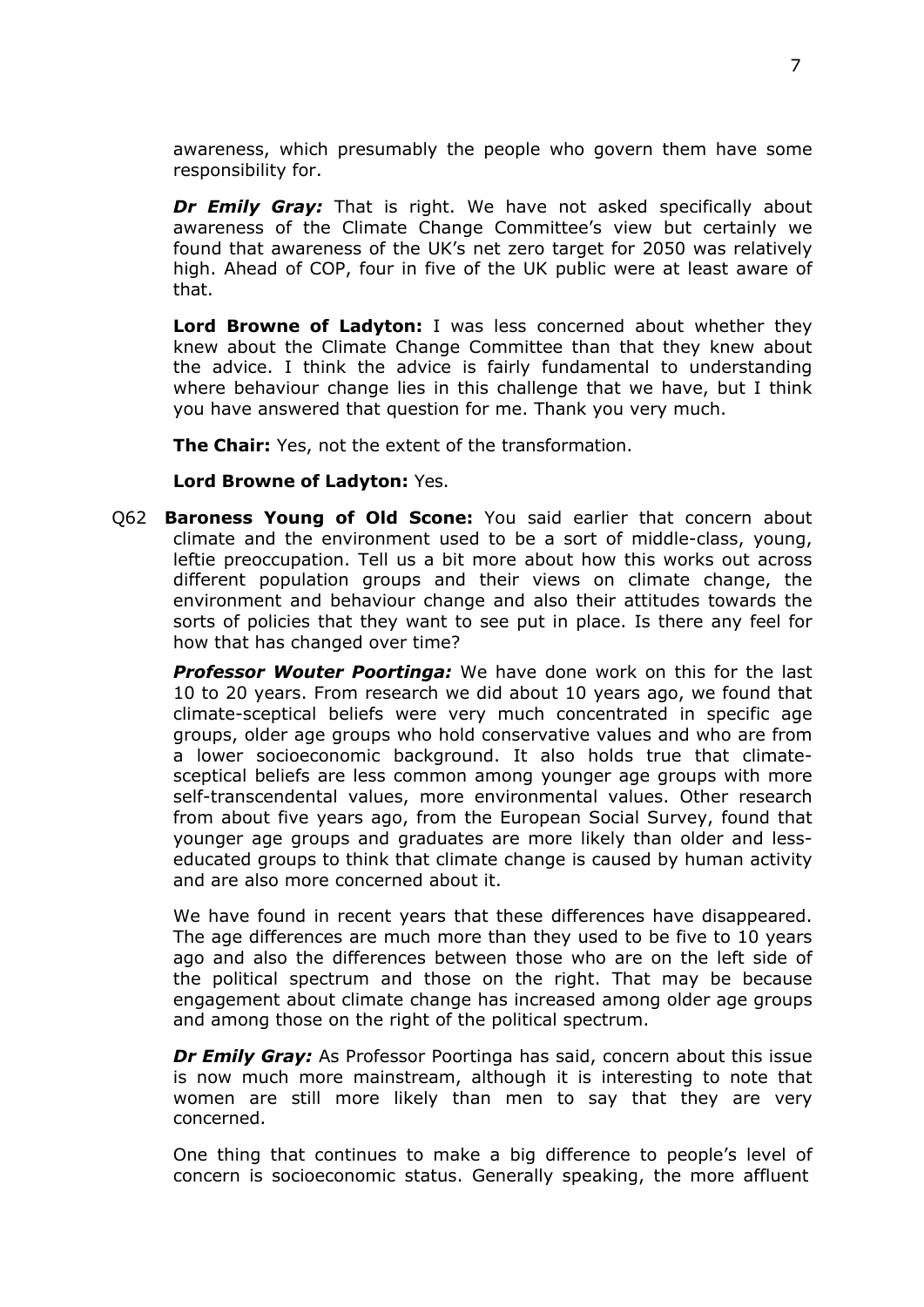are more likely to be concerned about climate change than those who are struggling financially. We see a pattern when we look at levels of support for particular policy measures. If you are someone who lives in one of the most deprived areas of the UK, generally speaking you are less likely to support net zero policy measures than someone who lives in one of the least deprived parts of the UK. While political affiliation now makes less of a difference when it comes to a general concern about climate and the environment, it still makes a difference when we look at support for particular policy measures. For example, when you look at how people voted at the last general election in 2019, those who voted Labour or Liberal Democrat or Scottish National Party were more likely than average to support most net-zero policies. Those who voted Conservative were less likely, on average, to support those sorts of policies.

When we look at which groups in society were more likely to have made net zero behaviour changes during the pandemic, financial difficulties have clearly had an impact. People who have felt the negative financial impact of the pandemic have been more likely to make changes to their lifestyles during the pandemic that are more positive from an environmental point of view. It is very important to note that these sorts of behaviours may include things like turning down your thermostat, not heating certain rooms, the sorts of things that are obviously bad for people's general well-being, so people who were making those sorts of changes and were feeling the pinch financially also reported higher levels of general anxiety and so on. This is especially important to bear in mind in 2022 and beyond, given the energy price rises that we are set to see and the general increase in the cost of living. Cost and affordability are central issues to address with the public when it comes to lifestyle change on this issue.

Q63 **Baroness Young of Old Scone:** Before I finish, could I ask Professor Poortinga about some of his other research that is not immediately on the agenda at the moment but might be interesting to the committee? If I understand it, some of your research has looked at where it is most appropriate to message communities, whether locally or nationally, and what is most effective. Would you like to make any comments on that? Do interventions in communications with the public make more of a difference at a local level or a national level?

*Professor Wouter Poortinga:* I am not absolutely certain how to answer that question. It really depends on what we are talking about. The main point I want to mention here is that behaviour change will not happen automatically. People will not automatically change their behaviour. You will need to have a range of measures. Informational intervention or where you have so-called behavioural intervention in most cases are not themselves sufficient. You would have to look at a combination of measures that include information, education, taxation and infrastructure changes.

As for local and national, there have been several examples—the plastic bag charge, for instance, done at the national level or, to put it more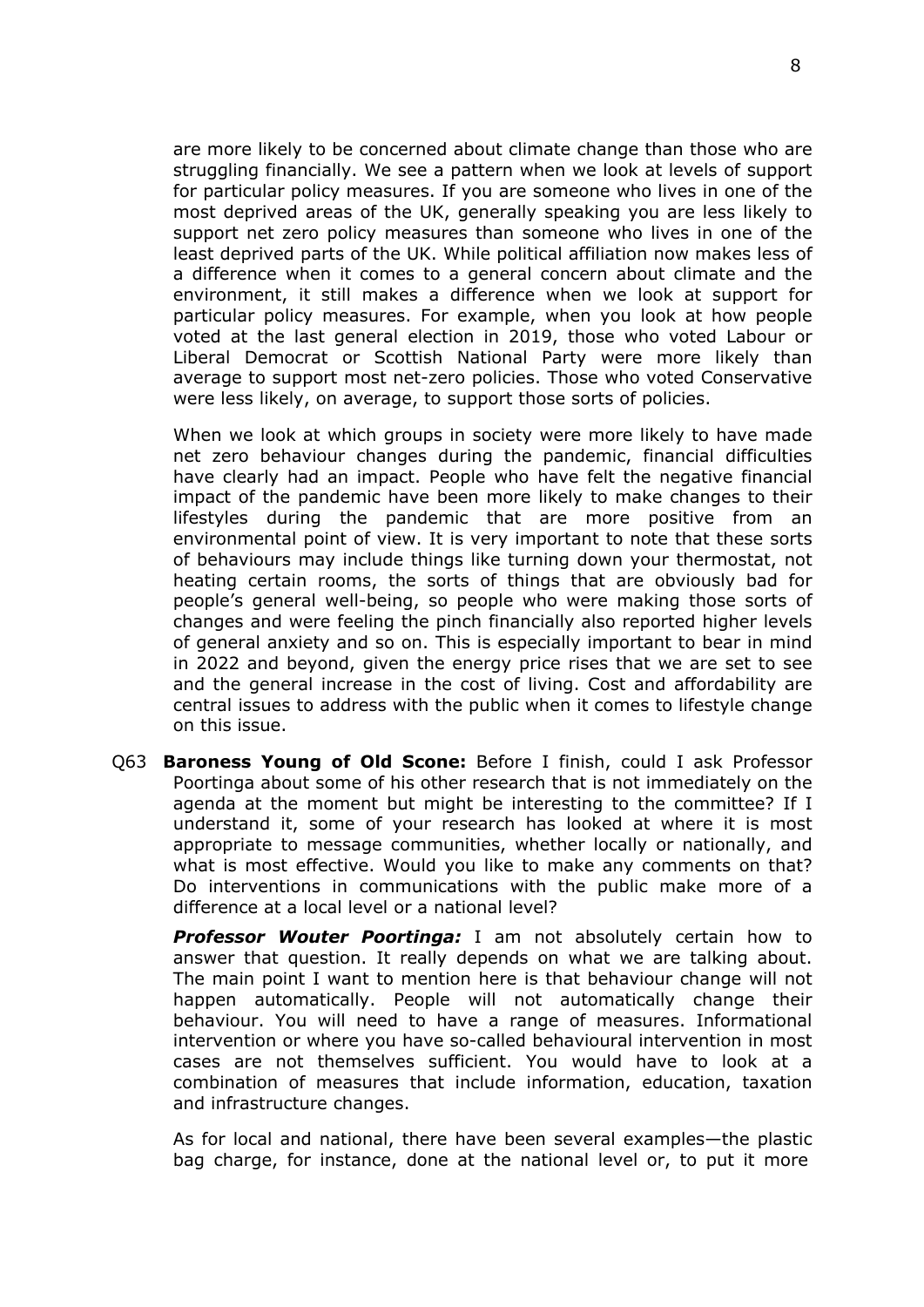correctly, at the subnational level—and they have been highly effective. I am not sure that completely answers your question.

**Baroness Young of Old Scone:** It was very helpful. Thank you very much.

Q64 **Lord Grantchester:** Following that up across populations, where countries or their governments have done more or are perceived to have done more, is there evidence to suggest that those populations have greater awareness? If they have greater awareness, does that translate into greater behaviour change?

*Dr Emily Gray:* It is a very interesting point. We see variation in public attitudes across countries. Recently we looked at attitudes among young people across the G20 countries as to which Governments they see leading the way on these issues. Within the G20, Japan and Germany are seen as leading the way and also the UK, following them. The UK is not seen as lagging behind other countries on this issue, but the perception from the UK public is that people want government to be doing more and taking more action on this issue.

Q65 **Lord Browne of Ladyton:** I think this is probably a question for Professor Poortinga on the basis of his many years of work in this area. Is there any indication whether people's attitudes are different if they are grandparents or parents? Has anybody measured whether having equity in future generations affects people's attitudes? I ask this question because when Extinction Rebellion was out in large numbers outside my office, I went out to speak to them and was struck by how many women of my age, who were grandparents, were out demonstrating. They were very middle-class people, too. I was quite surprised.

**Professor Wouter Poortinga:** That is a very good question and we have done some work on it in recent years. We have looked at whether people who become parents also become more concerned about climate change because of the risks to their offspring. We have not found evidence for that. We have looked at several longitudinal datasets where we tracked people over time and where people became parents for the first or the second time and we did not find any effect. The only effect we found was that people who were already concerned about climate change became even more concerned. You would need to have an already existing concern about climate change for it to have an effect. We did not look at grandparents. We only looked at adults who became parents for the first or the second time.

**Lord Browne of Ladyton:** I do not know if Dr Gray has anything to add about that.

*Dr Emily Gray:* When we have looked at groups in society who have been more likely to change their behaviours during the pandemic, we have found the presence of children in the household makes a difference, but it is very hard to disentangle whether that is because of the sorts of feelings you suggest around future generations or whether it is because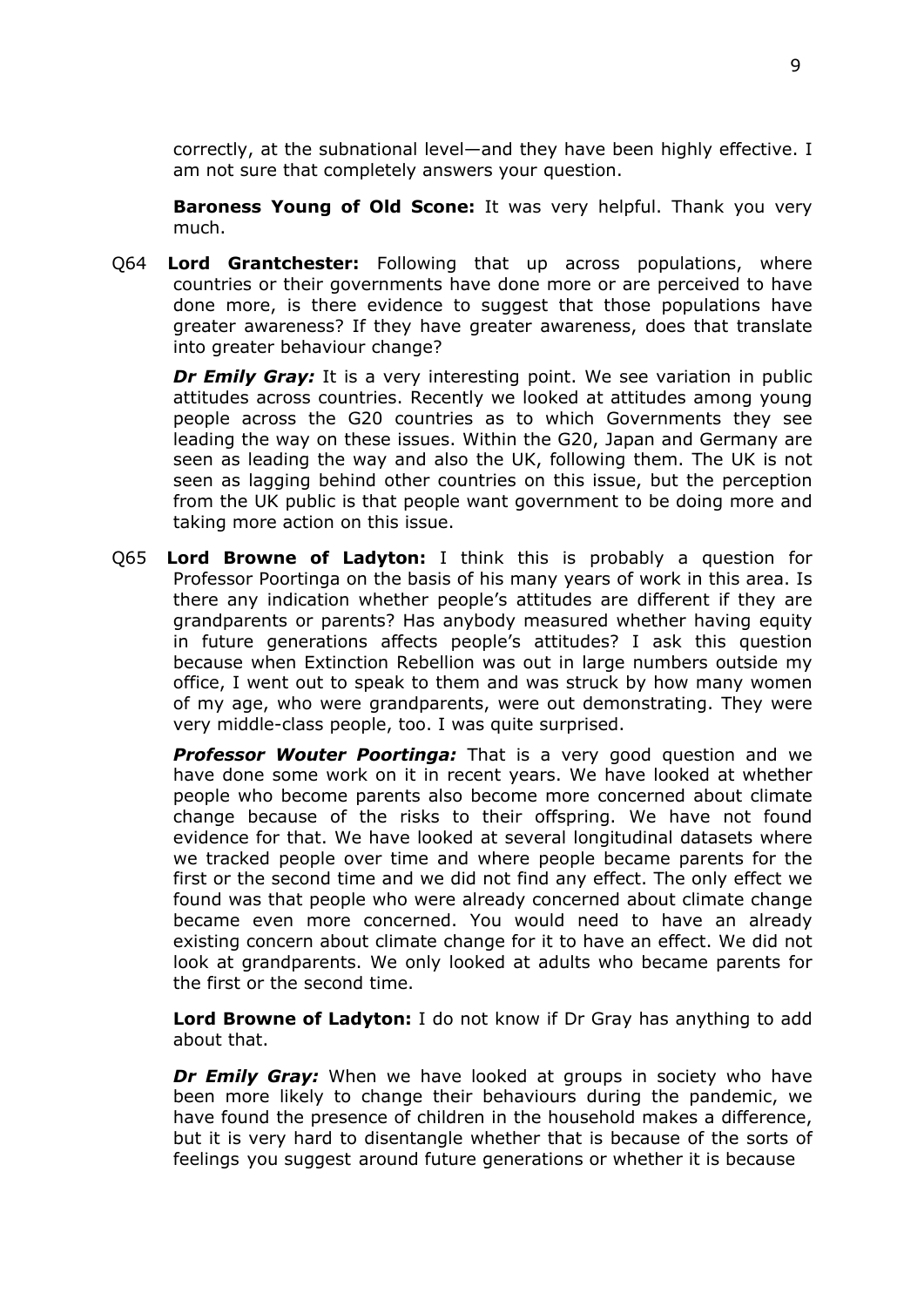of accompanying financial difficulties at home, say, among that group. It is a complex picture.

Q66 **Baroness Northover:** Your evidence is fascinating and very informative. I will follow up on the question that Baroness Young put. Professor Poortinga mentioned people's reactions to the pandemic, and experts have come to the fore in the pandemic—scientific and health ones. There has been some pushback of course, a certain amount of noise, people objecting and so on, but if you look at the levels of adherence to lockdowns and to uptake of the vaccine, you can see that the experts have been heard and listened to, and there was a collective effort that you have both referred to.

Baroness Young asked about local versus national messaging. What role do you see potentially being played here by experts and scientists? They will no doubt be shot down in social media, but in the pandemic their voices have, by and large, prevailed. Given that politicians may not be trusted, is that something that we should be looking at? We know that David Attenborough has been immensely influential, but what about the scientists and the experts in this area? Might you be able to comment on that?

*Professor Wouter Poortinga:* There is a role for scientists to play in the communication of climate change. Scientists are more trusted than any other group. There is an idea that there has not been a scientific consensus about climate change. I will not go into too much detail, but research has shown that when you message the scientific concerns about climate change, it will increase engagement with the topic. Here, however, you have to make a distinction between engagement with climate change and behaviour change. We have seen over the last four to five years that belief in climate change has increased, concern about climate change has increased and engagement with the topic has increased for that reason. That does not mean that people will change their behaviour accordingly, for a multitude of reasons—most likely for different kinds of considerations and environmental behaviour being too entangled in day-to-day life.

*Dr Emily Gray:* I agree that it is important to think about the messengers and influencers on this issue, but it is also about how they are getting the message across. We know from research that, when it comes to behaviour change, focusing on the environmental benefits first and foremost does not work all that well. We should probably be talking more about what you might call the co-benefits of policy measures. Many of the sorts of policies that the Government might wish to put in place to help to reach net zero have benefits for the people—say, through reduced air pollution, health, safety, individual well-being, benefits to society, job creation and so on. It is important to think about what could help to shift people on these issues, and there is a lot of evidence on that.

Take the example of electric vehicles. While people tend to acknowledge that switching to an electric or hybrid vehicle would be better for the environment, it is not something that they tend to give all that much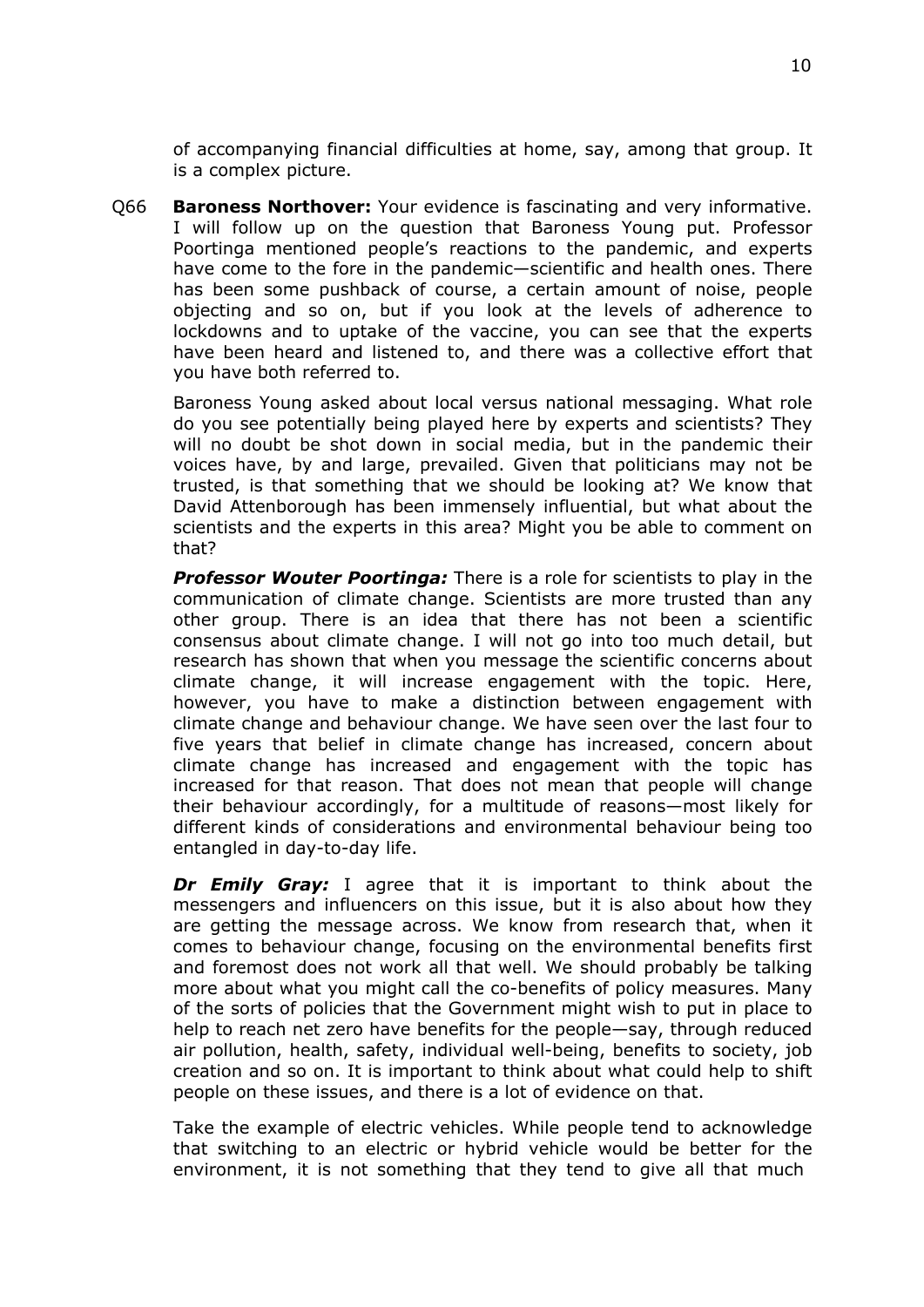thought to. It is more about factors such as the cost of electric vehicles, the charging infrastructure, gaps in people's knowledge about them, how the vehicles look and what others around them have experienced. For example, if your neighbour gets an electric vehicle and waxes lyrical about it, that may well get you thinking about it too. It is important to look at what other factors could help to shift support for these kinds of policy measures and assist government in bringing the public along with them.

Q67 **The Lord Bishop of Oxford:** Thank you both for your evidence so far. I want to probe into whether the research differentiates at all between our own Government and the global consensus around climate. Professor Poortinga said earlier that people expect the Government to act but do not trust that the Government will act. Clearly, there are dimensions to the climate crisis that are more global than local. Is there any research on how that affects behaviour change—if the Chinese Government will not move away from coalfired power stations, why should a person not fly abroad for their holidays, that kind of thing?

*Professor Wouter Poortinga:* When we talk to people about climate change, it is often said, "I can't do anything about it. What I do will not have an impact on climate change", and they are correct to some extent. We will not be able to address climate change without everybody acting and by "everybody" you can mean everybody in someone's community, everybody within the UK, everybody in Europe or everybody across the world. Often people say, "There is China, so why should we act?" Here you have to consider that there is a difference in the amount of carbon we emit. If you are looking at the amount of carbon we emit as UK citizens, it is many times higher than it is in other parts of the world, so we have a responsibility, as high emitters, to reduce our emissions. It is a global issue, but we also have to consider the amount of carbon related to our behaviour.

*Dr Emily Gray:* Often, of course, we are asking people about their views on the UK Government specifically because it is important to be precise about these things. I will make a general point, however, which certainly is not unique to climate change and the environment; it is an overarching public concern. Perceived fairness is very important to the British public overall, and for specific policy measures. In the Glasgow climate assembly work I mentioned, a big concern for people, right from the start of those deliberations, was fairness. There was concern about people being left behind, what policymakers might call part of a just transition to net zero. We also see that sense of fairness playing out when it comes to policy. For example, there is evidence to suggest that people welcomed the principle that the polluter should pay, and we see that this also impacts support for particular policies, such as frequent flyer levies, for example.

Q68 **Lord Whitty:** I have two questions. Among those who are not aware or have low awareness of climate change, is there a significant group who are hostile to such thoughts or denial? Is there an equivalent to an antivax movement on the climate side that we ought to take care of? If so,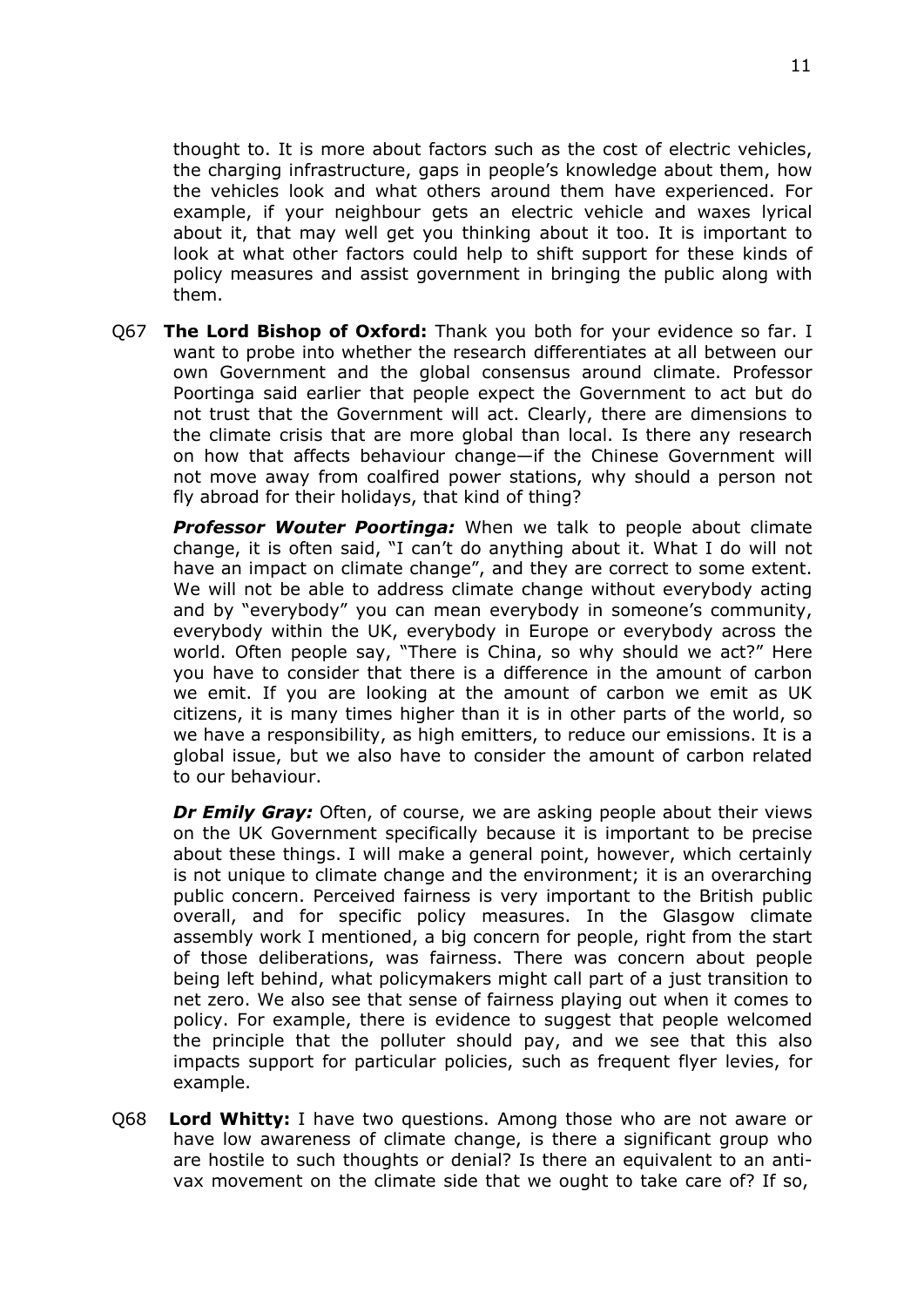who are they and how big?

My other question is about the relationship between attitudes to what people are prepared to do and the cost. In a sense, it is slightly paradoxical. On the one hand, people may be aware that they ought to change their mode of transport, but buying an electric car is extremely expensive. On the other hand, they may not be very aware and not prepared to do much about their diet, where changes could be cheaper and much easier economically. Is there an economic balance that is logical, or is my perception of an illogical economic balance correct?

*Professor Wouter Poortinga:* I will start with the first question. We have done work on climate scepticism, the denial of the existence, or the causes, of climate change. Between 2005 and 2010, we saw an enormous increase in scepticism, a trebling of climate scepticism. Around 2010, it was quite a substantial movement although that can be overstated, but it was around say 10%, 15% or 20% of the UK population. Since then, it has diminished substantially and currently there are very few climate sceptics around. The number of people who flatly deny the existence of climate change, or who say that it is not caused by human activity, or who say that the impacts will not be negative, is negligible. At the moment, there is a very small group, and it is not significant at all.

The majority of the UK public is aware of climate change happening, aware of the human causation and aware that it will have negative impact. On top of that, looking at engagement with climate change, you can also see that the number of people thinking that it is already happening is increasing rapidly. Ten years ago it was only a minority, around 40%, whereas now 60% to 70% say that we are already feeling the effect of climate change, so a large majority of the UK population think that it is here and now—it is happening. I do not think that awareness is an issue at the moment. It is more about responses to climate change, how to get to net zero and how to get everybody on board.

*Dr Emily Gray:* If I may come in on the cost point, cost is really important to people. When we have carried out research looking at public support for a range of net zero policies across transport, mobility, home heating, material consumption, sustainable pensions and so on, generally speaking there is support for these types of policies, although it does vary depending on the policy. When you introduce to people the possible implications for their own lifestyles that a policy may have, or the personal financial implications—what if, for example, this meant that people needed to pay more tax or pay more to take a flight—public support for those policies falls off sharply. When we look at the arguments that people find persuasive for and against net zero policies, cost concerns are a unifying argument that people find convincing against these policies.

It is fundamental for government to be communicating with the public about the costs, how policies will be paid for, and the financial support and incentives that may be available to help people along the way. If we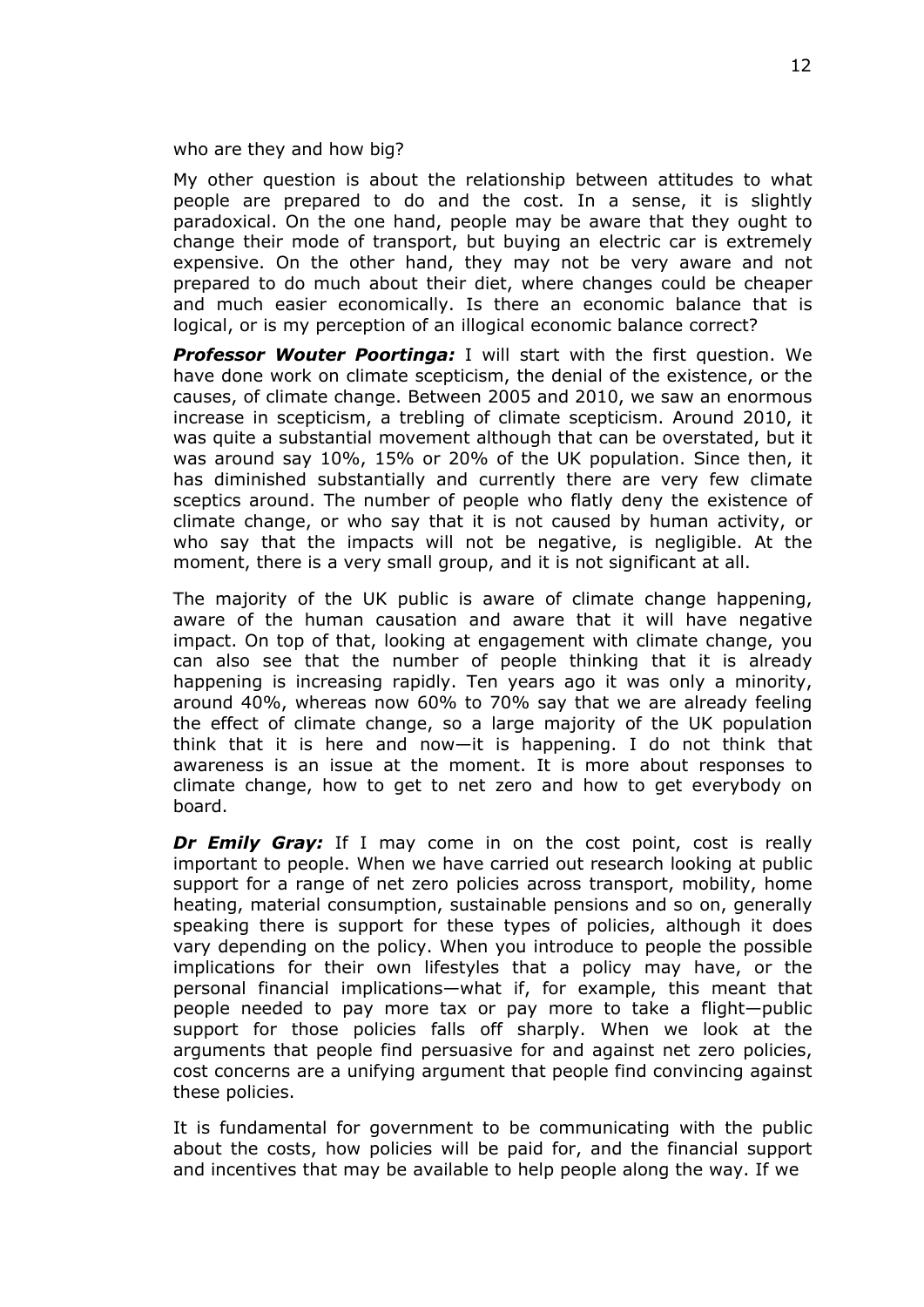do not talk about cost, it will be the elephant in the room, and we know it is off-putting across demographic groups in society.

**Lord Whitty:** That would be expected where resistance is logical, but there are also relatively small and less-cost changes that people are hostile to, in particular to their mode of transport. They are prepared to use their own cars rather than get public transport, or they are not prepared to change their diet for either health or climate change reasons. In some cases, cost does not play a significant role; if anything, it is a negative relationship.

*Dr Emily Gray:* The other thing is that it is a whole package of policies. I think that you need to look at the environment surrounding people in the round and understand the evidence on people's concerns about these policies, because that helps to frame the policy measures in a way that helps to bring people along. Also, of course, having the right infrastructure in place to support people to make more sustainable choices is important.

*Professor Wouter Poortinga:* If I could continue with that theme, people are willing to make minor changes. Look at recycling; many people are willing to do that and many people recycle when local authorities provide recycling facilities or offer kerbside recycling. Recycling rates are very high, particularly in Wales. The choice of transport mode may be a small change for some, depending on where you live. In London, you may have lots of different options—you can use the Tube or the bus or you can walk or cycle, especially now with the changes in the infrastructure—but if you live in a rural area and there is no provision by way of a bus or cheap transport by train, it is a much larger change to make, especially if you are on a low income.

Q69 **Baroness Boycott:** I have two questions. One is about the co-benefits. Certainly the Clean Air Act was immensely helped when it became a health issue. I wonder whether and how we can apply that to meat. I am thinking of your evidence about, say, men's willingness to eat less meat being not that great—and I wonder how we could use that.

I think you have already answered this next question but I would love you to spell it out. How important is it that the public sees the Government not only changing their behaviour but making this an important issue? How damaging is what is going on now to people's concerns about climate and about establishing some kind of sense of trust that this is important?

*Professor Wouter Poortinga:* Both Emily and I are able to respond to that. Co-benefits provide a way to reach the non-usual suspects. Many people are already concerned about climate change and have changed their diets for that reason but it is not an argument that will sway everybody. You can see that the co-benefits, of health for example, or reducing air pollution are arguments that are accepted much more widely, so if you want to get to the non-usual suspects in behaviour change, citing the co-benefits may be effective.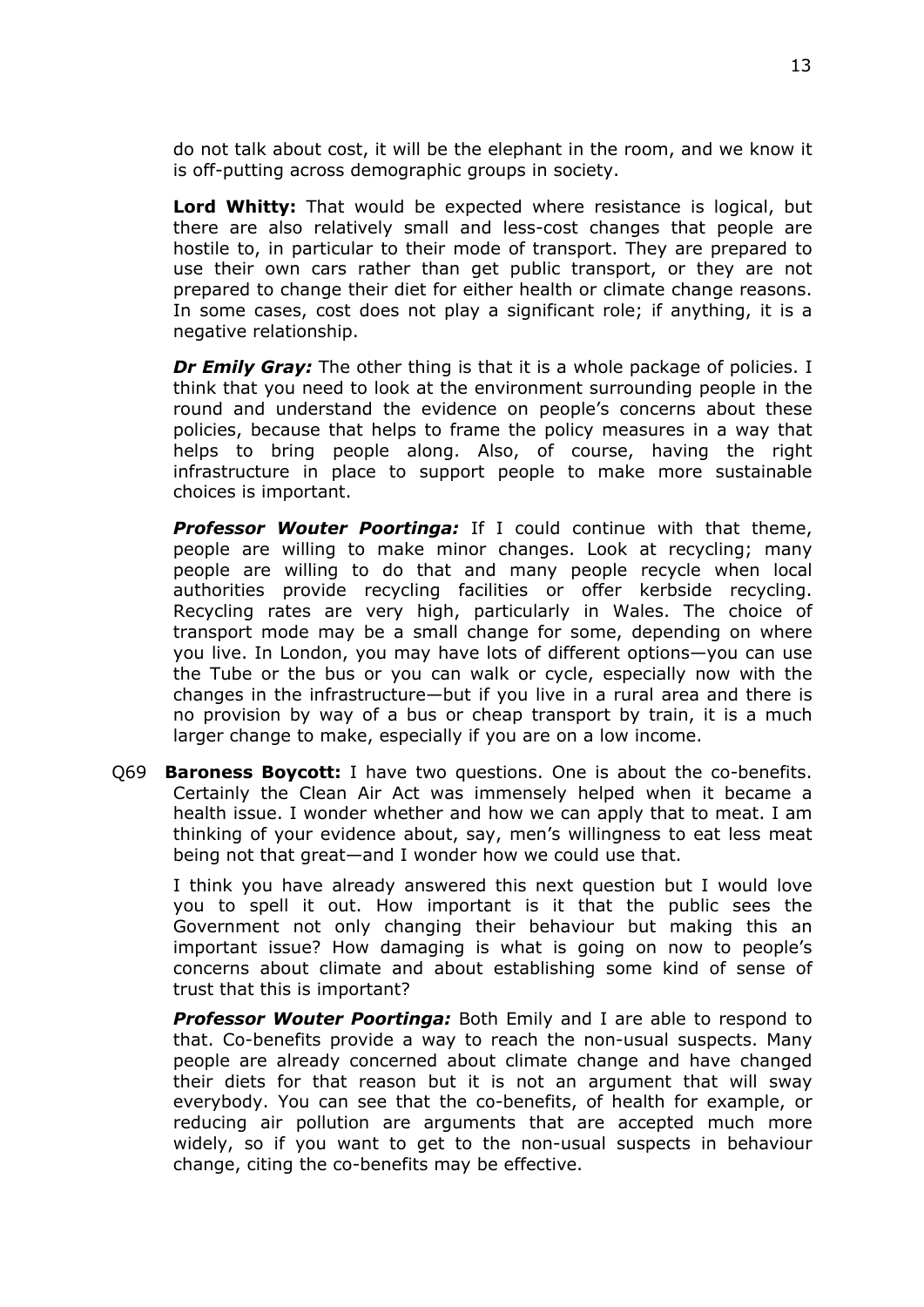There are two aspects to the Government taking the lead. There are things that individuals can do and things that the Government can do, and people would like to see the Government doing the things they can do, but they would also like to see the Government doing the things that will enable people to change their individual behaviour. Here you can have several examples, but I always use the example of cycling. To promote cycling, you have to provide a safe infrastructure. A number of people are very committed to cycling, but a lot of people and groups do not feel safe, and gender is a very important factor in that.

*Dr Emily Gray:* When we have looked at why people have made changes to their lifestyles to shift to more sustainable actions, during the pandemic it was not, by and large, for environmental reasons. At best, that has been a secondary motivator, so it is important to be thinking about other sorts of co-benefits, communicating them and engaging the public on them.

I think Professor Poortinga has covered the government question. There may also be some merit in talking about the cost of inaction and in having a transparent conversation with the public about what happens if as a society we do not make these changes, which will require action from government and industry, but also from individuals and communities, and what the impact of inaction will be.

Q70 **Lord Lilley:** Have you done any studies of what people expect would happen if we and the world took no further action to reduce or prevent the growth of carbon emissions, in the sense of what they would expect to happen to the sea level in 100 years' time and to their living standards and their life expectancy if we took no action? That is one question. Secondly, have you done any work on what people expect it to cost them as families, or the country as a whole, to achieve net zero?

*Dr Emily Gray:* We have not tested the first question about what people think the impact would be if we took no action. We may well test it, so thank you for your idea on that. When it comes to expectations of government, again that is an area to do more on.

**Lord Lilley:** And cost? The question was on expectations of cost—how much it would cost to achieve the programme of net zero.

*Dr Emily Gray:* That is a huge question for people and, frankly, people do not know a lot about it at the moment. I go back to the example of the climate assembly that was held in Glasgow ahead of COP 26, where there was concern about cost. When people were introduced by experts and scientists to the big changes that the city could need to take, they were surprised at the scale of the changes that might be needed—but a central question for people was who was paying for it, because it must cost a lot. This is not an issue that is necessarily on people's minds every day. Although concern about it has increased, people have a lot else on their minds and do not necessarily have a clear idea of what the cost of inaction would be. These are big questions for any of us.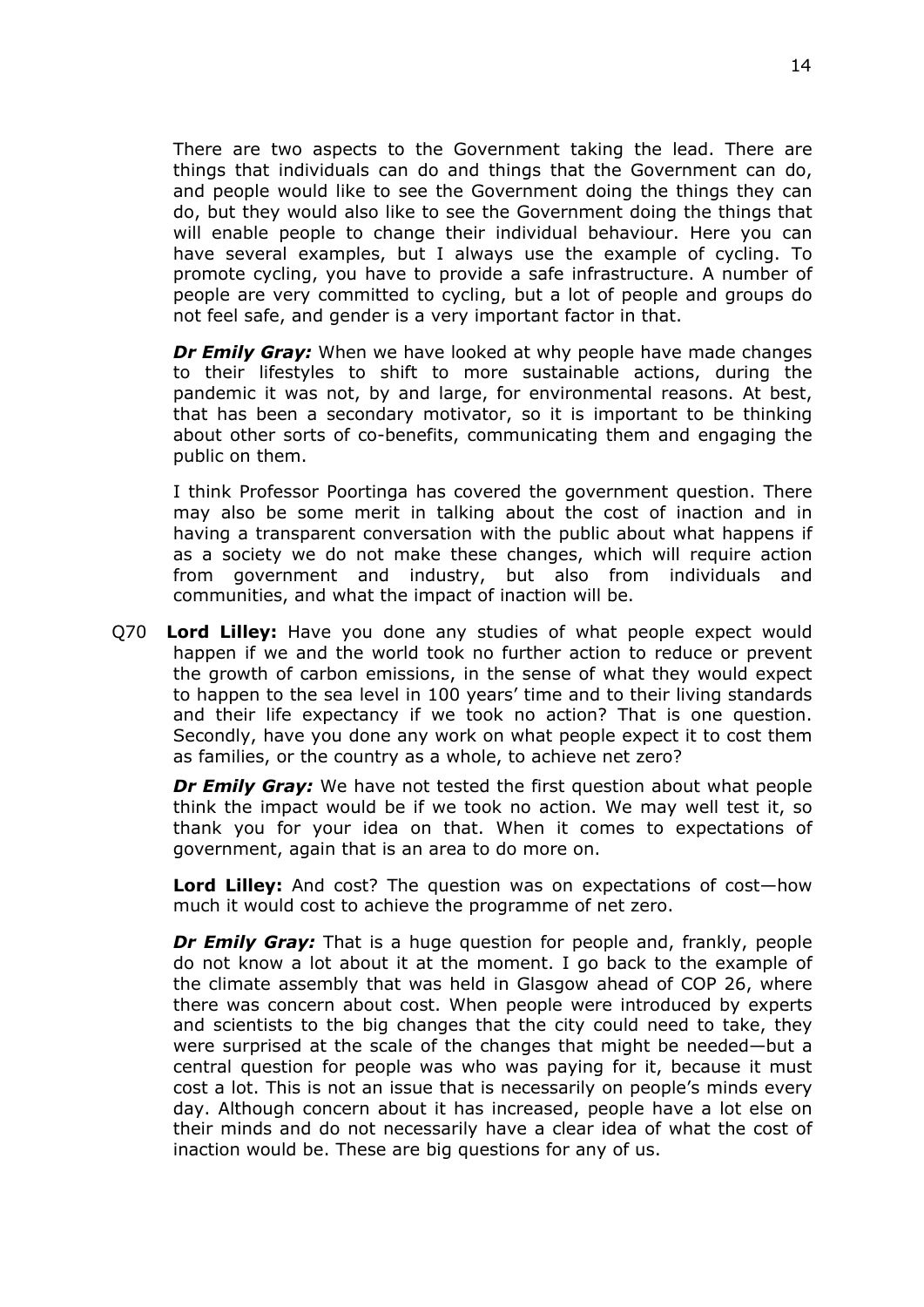*Professor Wouter Poortinga:* We have not done any work on the cost of inaction either, but it is a very good suggestion. On the cost to individuals and households, net zero policies have a bit of a perception problem. They are not all seen as fair, and many of them are seen as restrictive and costly to households. When you are talking about a carbon tax, for example, a lot of people do not like the idea, simply because it is labelled as a tax, whereas it would have an impact only on those who are high emitters. There is a perception problem there.

Q71 **The Duke of Wellington:** My interest is the economic aspects of individual behaviour change. It seems to me—and indeed Professor Poortinga touched on this—that a low earner living in a rural area may wish to change to an electric car and in reality will not be able to afford to do so. I imagine that your research shows that.

On the more general point of heating one's home, which applies in cities and rural areas, again there will be considerable expense involved in changing heating methods. I imagine, therefore, that the research shows that among low earners there may be a desire to change their system of heating, but the affordability must be very much in doubt for an individual who is a low earner as opposed to a high earner. What does your research show, if you have done any, on those two points?

*Professor Wouter Poortinga:* This is one of the reasons why so-called pull measures—measures that make positive behaviours more attractive—are supported and liked much more than punitive measures that make the polluting options more expensive. Subsidies for economic vehicles or for insulation, for example, are widely liked across the political spectrum and across different income groups, even if the evidence shows that mostly high earners will benefit from those subsidies. They are seen as supporting people to make those changes and that is liked across the UK public. Taxation, on the other hand, which is better in a way because it impacts more the high polluters, is disliked because it is seen as restrictive and punitive.

*Dr Emily Gray:* Concern around costs and affordability is likely to be particularly acute for low earners, but it is a shared concern about net zero policies that cut across demographic groups. Cost arguments against such policy measures resonate with people across society. It is also important to take rurality and geographical location into account. Here in Scotland, for example, one in five of the population lives in a remote or rural location and there are some areas where charging infrastructure for electric vehicles and public transport options will be more limited. It is important to understand the different contexts within which people may be receiving such policies.

Q72 **The Chair:** Could each of you reflect briefly on how attitudes can be sought in a meaningful way? You have mentioned the Glasgow climate assembly a couple of times and there are other initiatives like that at local, subnational and regional levels. My understanding is that the Government do a BEIS tracker on this issue, which I think is qualitative or quantitative research, but they do not do any of that more deliberative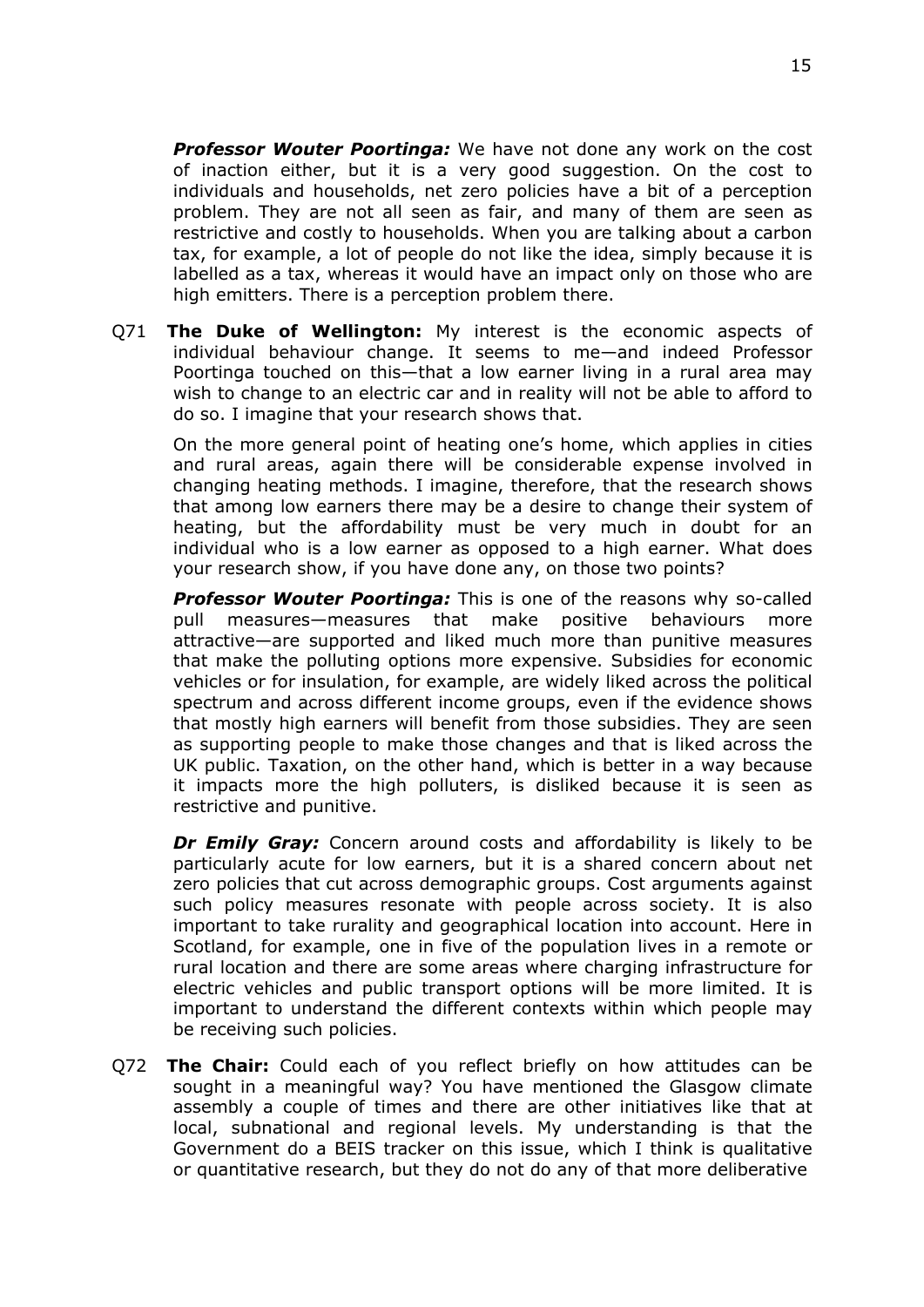style of attitude seeking. Do you want to make a comment about how in this area the way that one seeks awareness can also be part of the process of moving the dial on getting to net zero?

*Dr Emily Gray:* I think it is particularly important that the policy in this area should be based on a holistic understanding of the impact of policies like this on people's lives and what concerns people may have. As you have heard from the evidence so far, there is a host of factors that can act to push or deter people from adopting more sustainable lifestyles, and it is important to use a behavioural framework to look at them holistically in the round as we make policy.

Certainly deliberations have become more used on climate change issues in recent years. At COP 26 there was a global climate assembly, for example, and there have been national and local climate assemblies. Part of the reason they have become a popular mode is to do with the amount of time that people are able to spend hearing evidence about the issues and thinking them through so that they can debate and discuss with each other and come to informed decisions on the issues in a way that you cannot do in a quick quantitative survey.

None the less, I think it is about having a range of different types of evidence, because different types of evidence will give you different things. Quantitative surveys remain important to track how things change among the population. With the appropriate policy measures, you would expect that attitudes and behaviours will change over the coming years, rather than behaviours being relatively stuck as they have been over the last decade or so.

**The Chair:** Thank you. I will move to Lord Browne now before allowing Professor Poortinga to respond.

Q73 **Lord Browne of Ladyton:** This is the last question and I think you have been given notice of it. What are your recommendations for government on communications and behaviour change policy for climate and environmental issues? You may think that you have been answering that question for the last hour, and you have been, so I invite you, since we have a couple of minutes, to treat it like the last question on "Desert Island Discs". If from all that you have been saying you could select only a couple of things, tell us what they are, please.

*Dr Emily Gray:* Gladly, and I will keep it short. Government needs to get to a point where low-carbon lifestyles are part of the fabric of our society and people have the information and the access that they need to take advantage of new infrastructure and technology as it becomes available. For me there are three things, which have all come up in the session: first, talking about the co-benefits, because we know that focusing on the environmental benefits does not work for people; secondly, addressing people's concerns about affordability and cost; and thirdly, thinking about the impact of these policies in the round and bringing real-life evidence into policy.